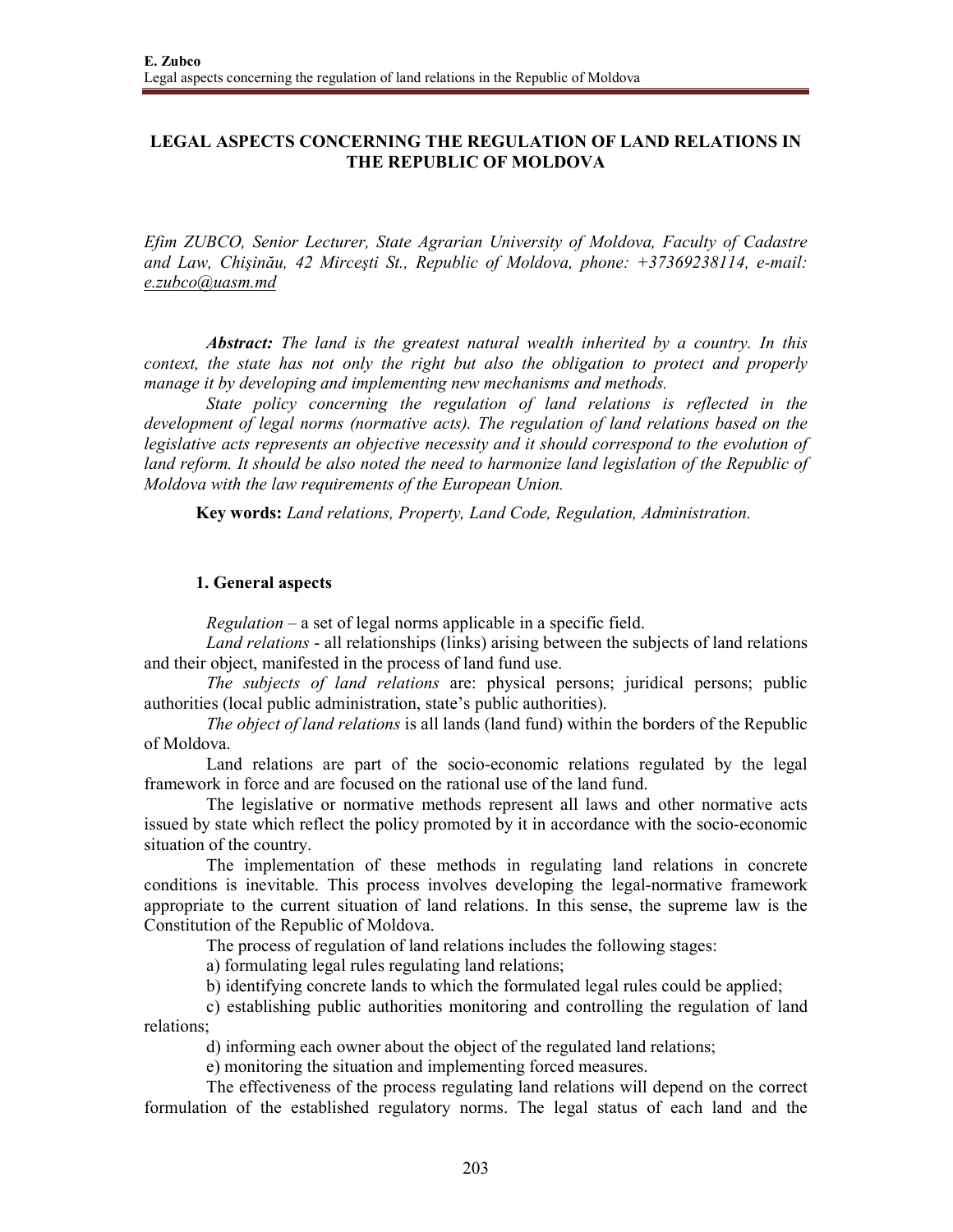regulatory norms are established according to the land use plan which is brought to the attention of each owner.

However, state policy in land relations is reflected in the Land Code no. 828-XII of 25.12.1991 with all modifications that have been made so far. At present, it has been developed a draft of the new Land Code which includes a new content regulating land relations in current conditions of market economy. The regulation of land relations based on the legislative acts represents an objective necessity and should correspond to the evolution of land reform. The need to align Moldova's land legislation with the requirements of the European Union law supposes the elaboration of a series of normative acts in the field of land relations and the reformation of the existing ones.

The concept connected to the regulation of land relations of a country is reflected through the legislative framework developed and updated to meet current requirements of the reform (see Figure 1). In this context, it should be noted that there is the legal and institutional framework for the administration and control of the regulation of land relations.



Figure 1. The concept of regulation of land relations in the Republic of Moldova *Source: elaborated by the author* 

The purpose of this paper was to study the local basic legislative framework concerning the regulation of land relations and its harmonization with community needs. Given the political vector of the Republic of Moldova oriented towards European integration it is necessary to develop a number of other laws and regulations in line with EU standards.

Land reform involves modifications in the legislation relating to land ownership. These modifications have to pursue a more efficient use of land, especially the agricultural land. Such a reform has the effect of changing social and economic relations in the country.

## **2. The sphere of regulation**

The Land Code, as the basic legislative act regulating land relations, differs from other acts by its approach to the problems. An important role in formulating correctly the legal norms is played by the detailed knowledge of the object of regulation - land relations.

Land relations are constantly developing. If the society does not respond to the modification of land relations then a crisis could occur. In this context, reforming the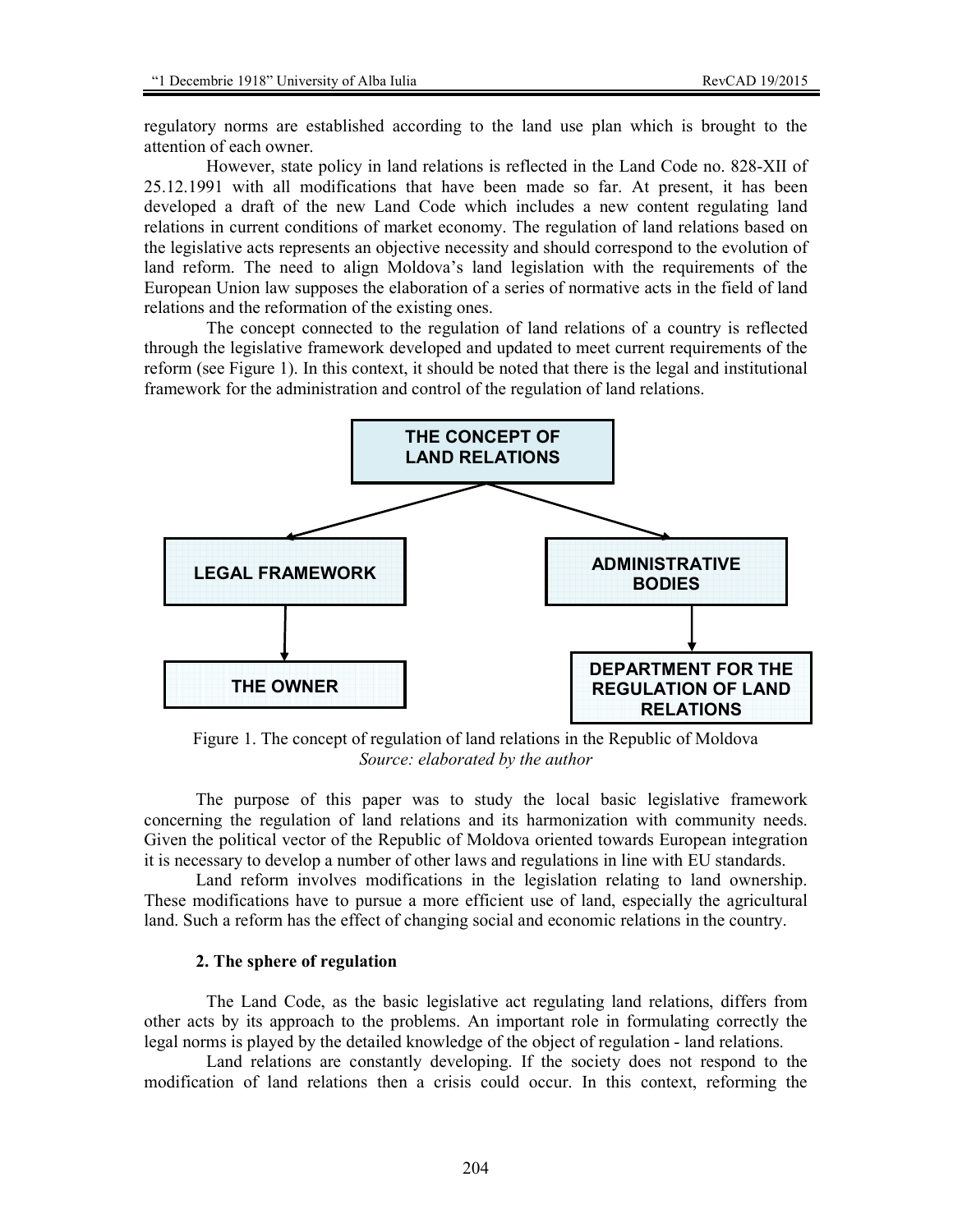normative framework at this stage represents an objective necessity which should be achieved.

Land relations, in the period 1990 – 1995, had the content of initiating the reform of social, economic and land relations. The legislative framework, at that stage, had the aim of land privatization and transition to market land relations. That period has long ago passed but the legislative framework remained unchanged.

The lack of appropriate amendments to the legal framework in line with the current situation creates a crisis situation, the one that we've got at present.

The draft of the new Land Code should regulate land relations in terms private property and market relations.

### **2.1 Land tenure**

Land tenure is a social category arising within the regulated land relations. Land relations are reported to land tenure (land ownership) as a social category. Without the existence of land ownership, land relations wouldn't exist. We can say that these relationships derived from property. Therefore, the description of land tenure holds the most important role in the Land Code.

Similarly as we did in the case of the object of the Land Code, it is necessary to do with the property, i.e. to break it down into as smaller parts as possible: public property, private property, state property, the property of administrative-territorial units, common private property etc. The decomposition of property is already carried out in the Civil Code. The already established set of rules will be applied in the Land Code.

As for "land ownership", the "entitlement" has an important role. It is not correct to ban foreigners to invest in agricultural enterprises (juridical persons). Foreign land ownership is prohibited. In the agricultural enterprises the land is personified. The share of land is registered separately. If we have the purpose to isolate foreigners, it is possible to do it, i.e. to isolate them in the process of land registration. If there is a lack of legal norms, they should be developed, but we don't have to "banish" foreigners as they already don't visit us. Often, "our citizens" are more dangerous than foreigners as they buy all the lands in our villages, becoming land owners.

## **2.2 The process of regulation of land relations**

Land tenure rights are protected by the Constitution of the Republic of Moldova (art. 46). The alienation of ownership rights can be done voluntarily or forcibly. Voluntary alienation of land tenure rights is carried out with the permission of the parties through a legal act. Forced alienation of landed tenure rights can be done according to the Constitution (art. 46) only due to a reason of public utility with fair and prior compensation.

At present, the field of land relations includes many directions that require regulation. For instance, land consolidation became a very current issue that can't be ignored. Also, a number of specialized cadasters are required for the regulation of land relations.

Taking into account that the Land Code has not changed for too long in accordance with the objective needs, the inclusion of all directions within a single law or within a Land Code may lead to the misunderstanding of its essence.

Therefore, it would be more reasonable to develop, concomitantly with the Land Code, a set of other legislative acts that would complete the content of land relations. In our country, a simpler law is better understood and easier to implement. Obviously, all these laws will be drafted in the process of Land Code development.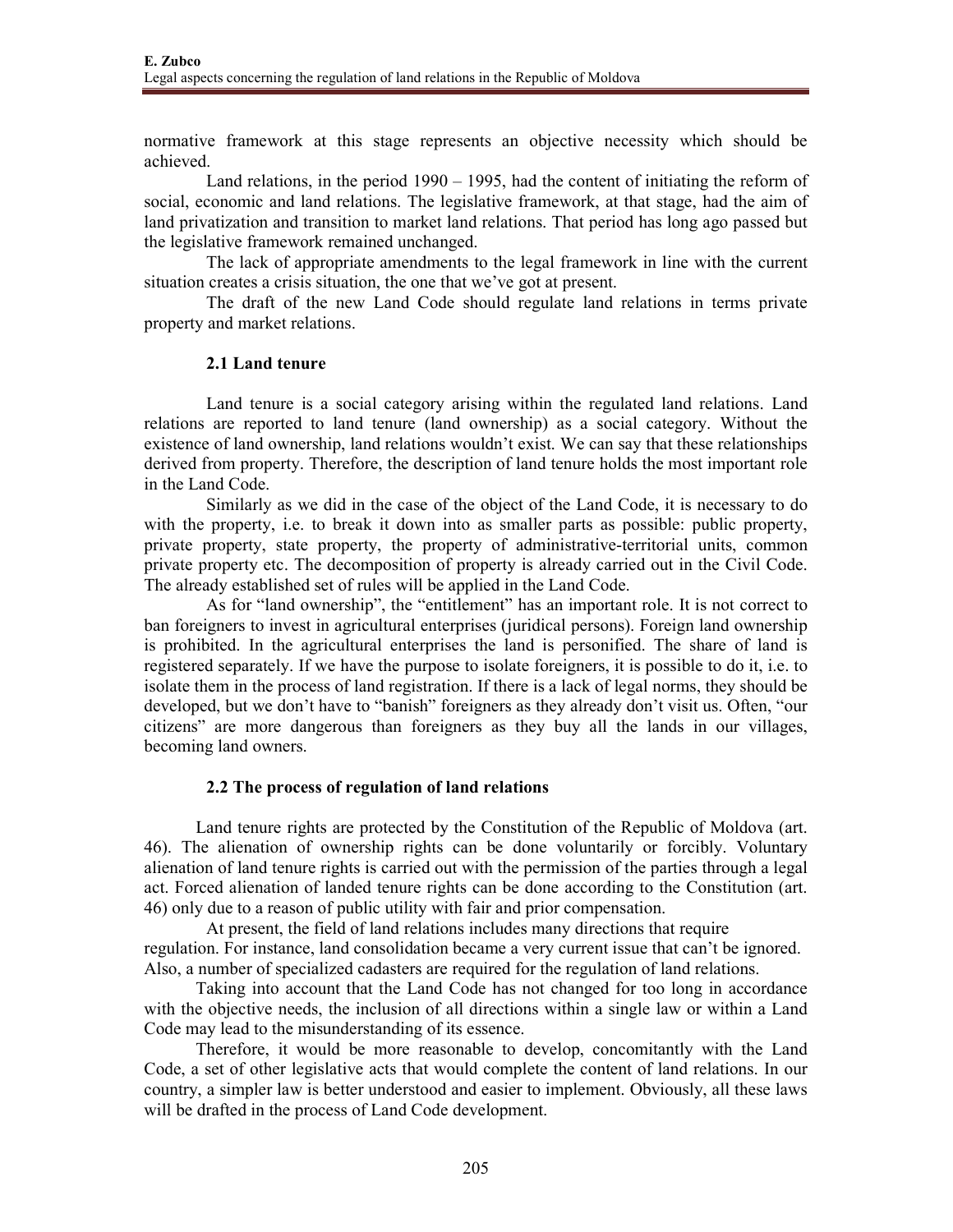The problem of planning, management and land use is becoming increasingly important as it is based on the indubitable fact that land is a limited natural resource. This situation requires the development of a legislative framework in this area.

The state has an important role in monitoring the process of land use, administering financial resources and planning actions that would have a positive impact on the land. Thus, as we can see, this sphere is both very broad and important.

Another aspect of the legislative framework pertaining to the regulation of land relations is related to the modification of the land use category. The problem of changing land use category has a long history. It is based on the fact that there are many disagreements between the interest of the state and owner's interest. Usually, the land owner initiates the change of the land use category and the government doesn't approve it.

The need to restrict the approval of the process of changing land use category is sometimes obvious and it must be done in accordance with the law in force.

*Example*. The need to prohibit the change of the use category of superior quality land is established by law. All landowners must comply with this rule. But this does not mean that in all cases of changing the land use category, owners must go through troubles and humiliation.

It is necessary to recognize that: the change of land use category represents the right of the owner and nobody has the right to prohibit it. Under this view, all current legal norms should be formulated including the provisions of the new Land Code.

The administrative methods of regulation of land relations are executed by the owner and refer to the correct determination of management.

A very useful mechanism in regulating the change of land use category could and should be the Cadastral Information System, i.e. its basic element - the Real Estate Register.  $[1]$ 

#### **3. Ensuring the informatization of the regulation of land relations**

Moldova is an agricultural country for centuries, with many traditions formed under the influence of specific climatic, geographic and socio-economic conditions. For the Republic of Moldova, a developed agriculture means, first of all, a strong economy, high social conditions and a developed country.

At this stage, it is necessary to mention that the progress in all areas of social development is a derivative of informatization and respectively of advanced technologies. Agriculture is not an exception.

The specific features of agriculture development in Moldova at present are manifested, first of all, through the aspects of land reform implementation and then, through the massive influence of the universal progress, based on informatization and technologization.

Land relations' reform promoted in the Republic of Moldova, starting with the 1985- 1990s, spread primarily over the basic foundation of the economy – land tenure rights and the respective organizational and legal forms.

Current period (2010-2015) can be already determined as a post - privatization stage. The privatization of agricultural lands and other agricultural goods could be fairly considered as a cornerstone of the reform in agriculture and of the economic reform as a whole.

In Moldova, as in the whole post-Soviet space, for a long period of time (years 1950- 1990), private ownership of land was excluded from the essence of economic categories. This situation, when private property, including land tenure, is missing from the economic sphere for a long time, led to the creation of a specific socio-economic environment.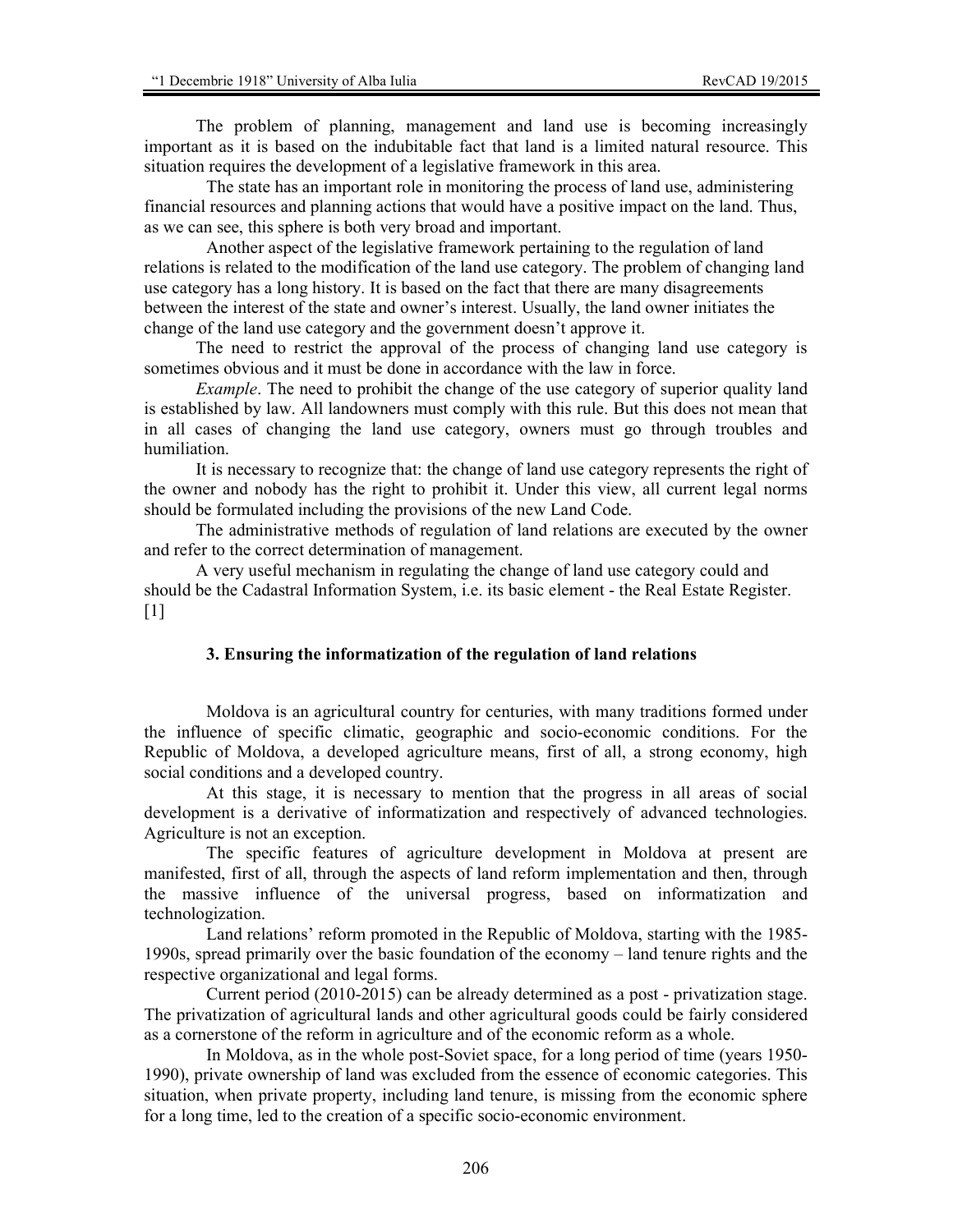It is incorrect to assume that the exclusion of private property from the structure of economic categories over the land and respectively returning again to private property, as it happened, i.e. such fundamental economic changes can't be made without a negative economic impact.

The property, as a socio-economic category as a whole including private property, has a major influence on all areas: economic, social, ecologic, etc. But namely the right to private ownership of agricultural land has oriented and focused largely the rural sector towards a new structural reform. The private owner, the individual, became the main subject of economic relations, respectively in the economic development of the country.

Changing the property type of agricultural land, has an inevitable influence on the organizational and legal forms, which in turn gives rise to a whole complex of requirements, conditions, modifications, reforms, processes and new phenomena in different areas.

The more complicated the economic relations, the more difficult business conditions, the higher the informational requirements and the more necessary the implementation of a modern agricultural cadastre and an adequate cadastral information system. Real Estate Cadastre contains only general information about the agricultural land, which is insufficient for a good planning and management of the land fund.

In order to achieve an efficient economic activity, the agricultural enterprises of Moldova are required to undertake permanent measures aimed at modernizing the working environment, using the most advanced technologies, implementing the most rational use of agricultural land (parcels) and other agricultural goods as well as protecting them.

These requirements suppose a detailed knowledge of the whole environment where the agricultural producer activates, beginning with the quantitative and qualitative characteristics of land which form the highest value fixed capital and ending with the interests of food consumers. This segment, which is quite vast, will be considered as *the informational interest* of the agricultural cadastre.

All European Community countries pay special attention to the information system in agriculture and this attention is recently increasing.

The level of agricultural intensification inevitably causes significant changes, including the ecological ones regarding the land use which, in their turn, require immediate and efficient actions.

Monitoring the influence of both the anthropogenic and natural factor on the situation in agriculture in order to take the appropriate measures for a given situation represents an important issue, which finally becomes the core function of the agricultural cadastre.

For a better organization of the rural territory, in accordance with modern requirements and practices, it is necessary to update the information system of real estate. At present, this system represents an objective necessity. Based on data provided by cadastre, one can perform a comprehensive analysis of land use taking into consideration the qualitative, quantitative, ecological, legal and other aspects.

At present, the cadastre has not only the function of taxation, but also serves as a source of information in making decisions about the efficient land fund administration including the regulation of land relations. The multifunctionality of cadastre in developed countries represents a current necessity in terms of socio-economic development of these countries.

The regulation of land relations is carried out based on detailed and accurate information provided by the real estate cadastre and other specialized cadastres.

The whole process of regulation of land relations is supported by the following cadastral registers (see Figure 2):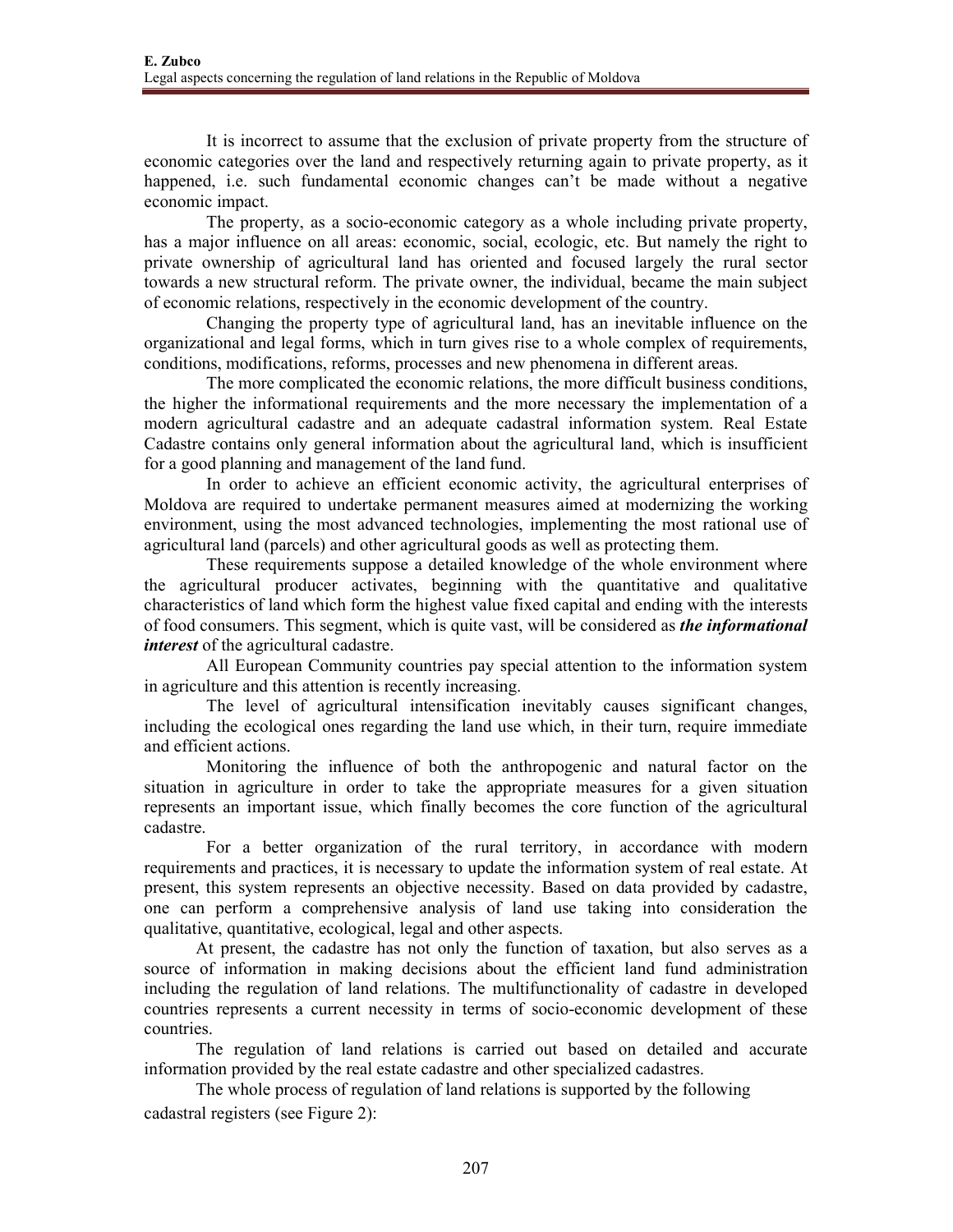- $\triangleright$  Real Estate Register;
- Land Register;
- $\triangleright$  Agricultural Land Register;
- Urban Register;
- $\triangleright$  Forest Fund Register;
- $\triangleright$  Water Register;
- $\triangleright$  Other decisions of the Government.



Figure 2. Sources of information concerning the process of regulation of land relations *Source: elaborated by the author* 

Real estate cadastre (Land Register) will collect, analyze and provide information for the interested applicants about the entire land fund of the country according to the following criteria:

- Category (subcategory) of use;
- Types of property;
- Landowners;
- High quality agricultural land.

The information provided by the Land Register will be used in the implementation and maintenance of specialized cadastres.

*Agricultural Cadastre* is a specialized cadastre that is maintained in accordance with a special Law of the Agricultural Cadastre. The holder of the agricultural cadastre is the central public authority in the field of agriculture.

*Land protection* represents an important activity in the process of regulation of land relations and it is managed according to the Law of Land Protection. The monitoring of the land protection process is carried out by the Department of land relations.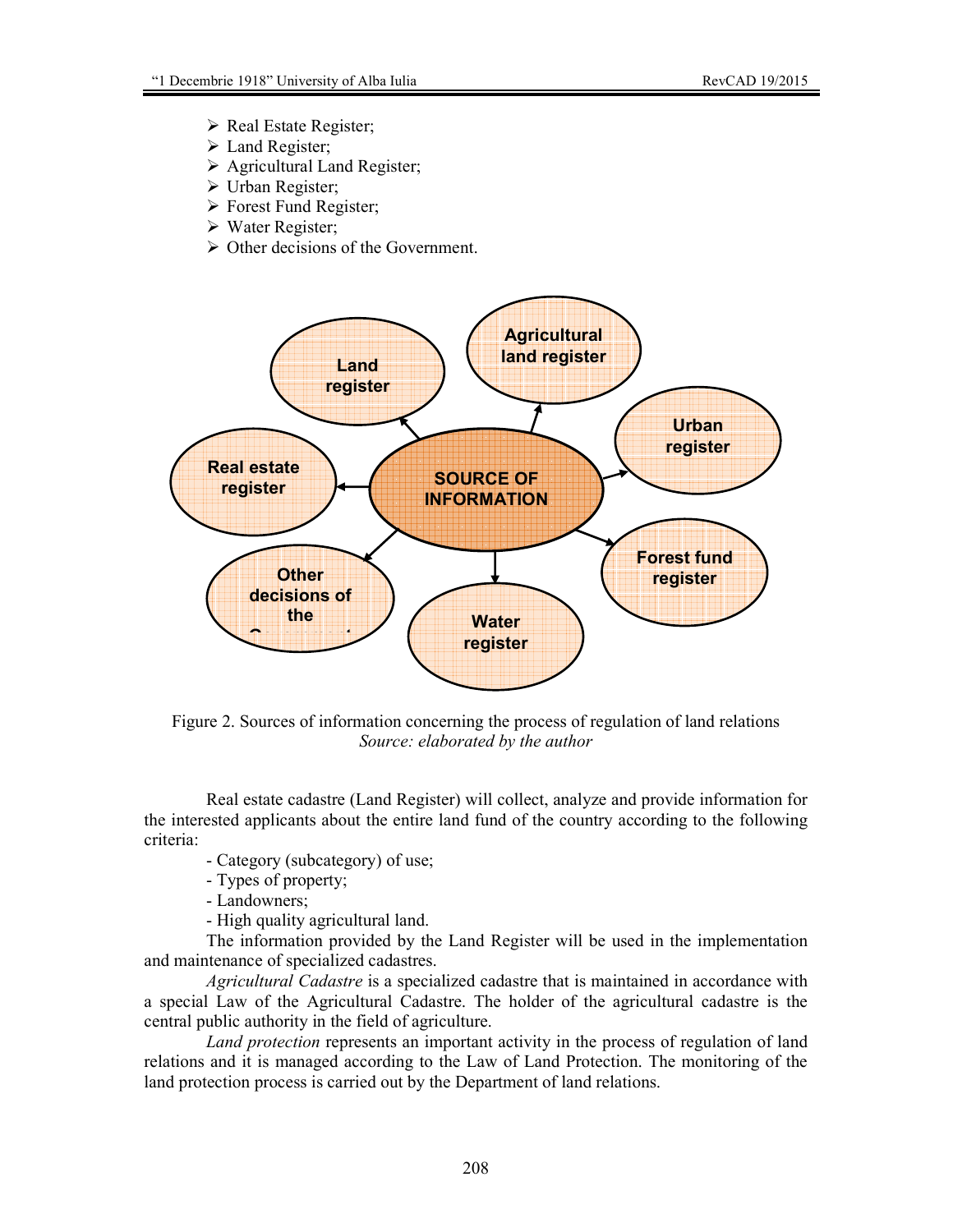*The monitoring of soil quality* includes the information gathered as a result of permanent control over land, beginning with the need to determine the objective situation, establishing the evolution and estimating the degradation processes, and ending with preparing forecasts and preventing the decision making factors from the need to implement actions controlling negative phenomena, based on the regulation approved by the Government. Soil quality is determined based on broad and detailed pedological, agrochemical, bacteriological, helminthological, radiological and toxicological samples and researches carried out by specialized institutions and stored in the soil's databank.

*Urban Cadastre* (constructions, facilities and design) is a specialized cadastre which is managed in accordance with the Municipal (Urban) Law. The holder of urban cadastre is the central public authority in the field of constructions, facilities and design and local public authorities.

*Forest Cadastre* is a specialized cadastre and it is managed in accordance with the Cadastral Forest Law. The holder of Forest Cadastre is the central public authority in the field of forestry.

*Water Cadastre* is a specialized cadastre which is managed in accordance with the Water Cadastre Law. The holder of Water Cadastre is the central public authority in the field of waters.

## **3.1 The role of local public administrative bodies in the appropriate regulation of land relations**

It is obvious that sometimes the law could be broken, including the Land Code. In such a situation, there are organized special public structures aimed at creating the necessary conditions to comply with the law and monitor the situation in order to detect the violations of the law and develop control measures in accordance with the law.

It is important not to confuse the law and the respective Department. The Department does not regulate any relations it only organizes and monitors the situation.

Each owner or involved person is obliged to obey the law. No public authority is entitled to damage the interests of the owner. Unfortunately, this happens often when changing land use category.

In this case, public authorities assume the function to prohibit the owner from the right to change the land use category, enforcing additional requirements that are not established by the law.

Effective regulation of land relations can be carried out only if there is a detailed knowledge of the situation between the subject and the object. In order to monitor the situation, making controls regarding the compliance with the legislation in force, drafting proposals for implementing forced measures, the Government will create the Department of Regulation of Land Relations – the central public authority in this sphere. Department's structure will be determined by the Regulation approved by the Government.

## **4. Conclusions**

Current land relations in the Republic of Moldova have a specific content corresponding to the post privatization stage. A crucial shortcoming in the current land legislation is the fact that it stopped and trapped in the stage of privatization. Although the privatization was completed in 2000, the legislation still remains unchanged. Therefore, the post-privatization period lacks a legislative framework in the field of land relations.